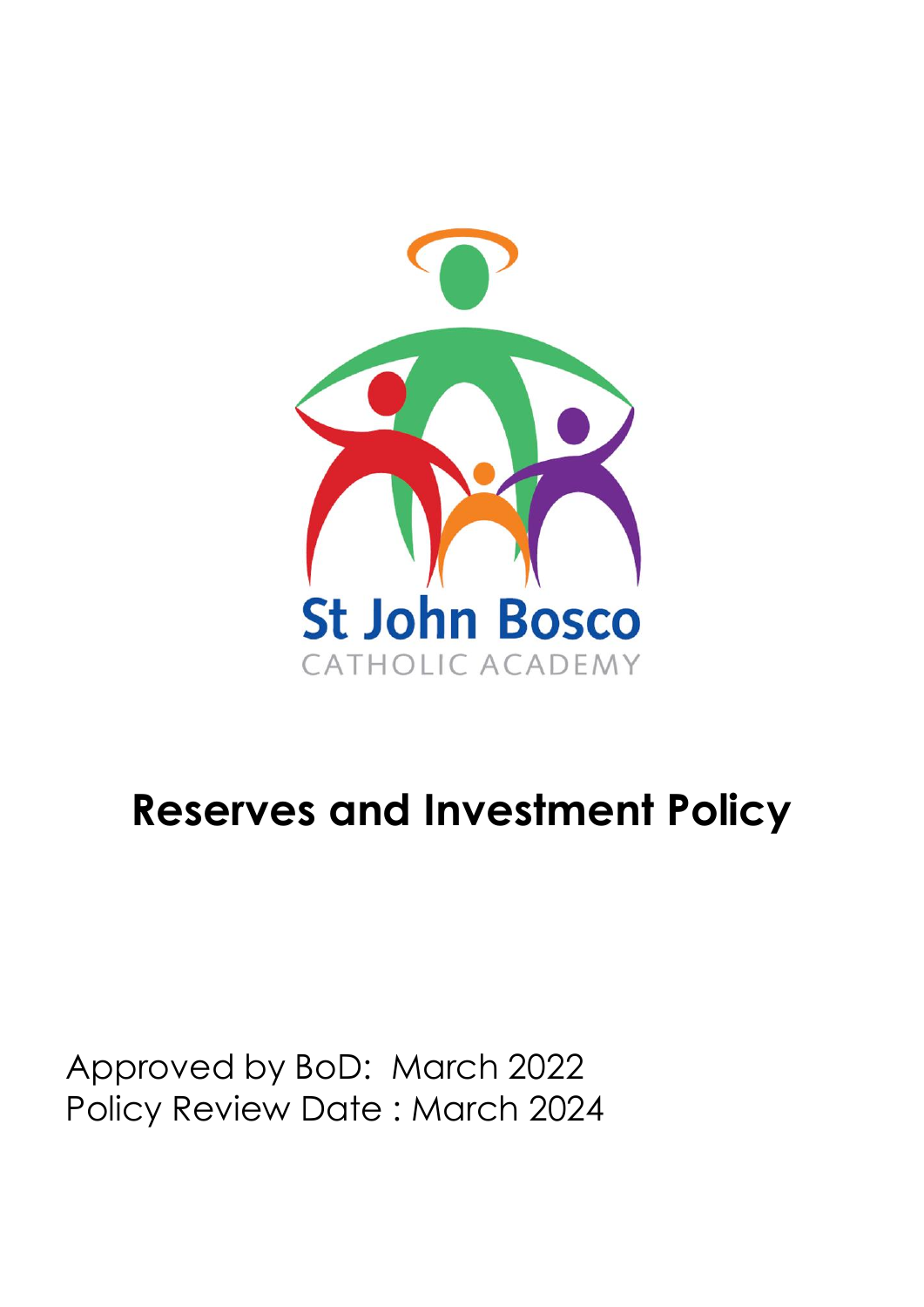#### **Introduction**

The St John Bosco Multi Academy (SJBCA) has established this reserves policy to protect its activities by providing financial buffers against an unpredictable financial environment and to make sufficient provision for future cash flow requirements. The policy also provides the framework for future strategic planning and decision-making. An effectively implemented reserves policy will mitigate the impact of any risk upon the continuing operations of SJBCA caused by funding uncertainty.

The Board of Directors is able to hold reserves to further the MAC's charitable aims. The ESFA (The Education and Skills Funding Agency) previously set limits on the amount of GAG (General Annual Grant) that could be carried forward from year to year, but these limits have now been removed. The ESFA Academies Trust Handbook does state that trusts should use their allocated GAG funding for the full benefit of their current pupils. If there is a

substantial surplus, they should have a clear plan for how it will be used to benefit the pupils.

#### **Types of reserves**

Reserves are the representation of the cash balance available at the period end. In charity accounts, which are used for academies, this cash is transferred into fund balances. These balances can be for "restricted" or "unrestricted" purposes depending on their source.

#### **Unrestricted reserves**

Unrestricted reserves are derived from income funds, grants or donations that can be spent at the discretion of Directors in furtherance of any of the MAC's objectives. If part of an unrestricted income fund is earmarked for a particular project it may be 'designated' as a separate fund. However, the designation has an administrative purpose only and does not place restrictions on how the fund is eventually spent. Unrestricted reserves will be generally achieved through operating efficiencies and any from trading company profits.

#### **Restricted reserves**

Restricted reserves are mainly derived from government grant funding through the ESFA but may also include other grants or donations provided for a specific purpose. Restricted reserves must be used in accordance with the limitations outlined in the original funding (in the case of ESFA funding, this is as detailed in the MAC's funding agreement).

#### **Reserves policy**

The Reserves policy and the establishment of ranges is based upon an annual risk assessment of the internal and external operating environment, as well as having a due regard for the nature of activities undertaken by the St John Bosco MAC for its beneficiaries.

The Board of Directors of the MAC has determined that the appropriate level of free reserves should be equivalent to one month's payroll as a minimum in our primaries and two months in our secondaries, in some cases it will be higher, that meets with the plans for the individual academy. It is judged that this will provide sufficient working capital to cover delays between spending and receipt of GAG income, and to provide a cushion to deal with unexpected emergencies such as urgent maintenance, or long-term sickness where unforeseen costs are incurred.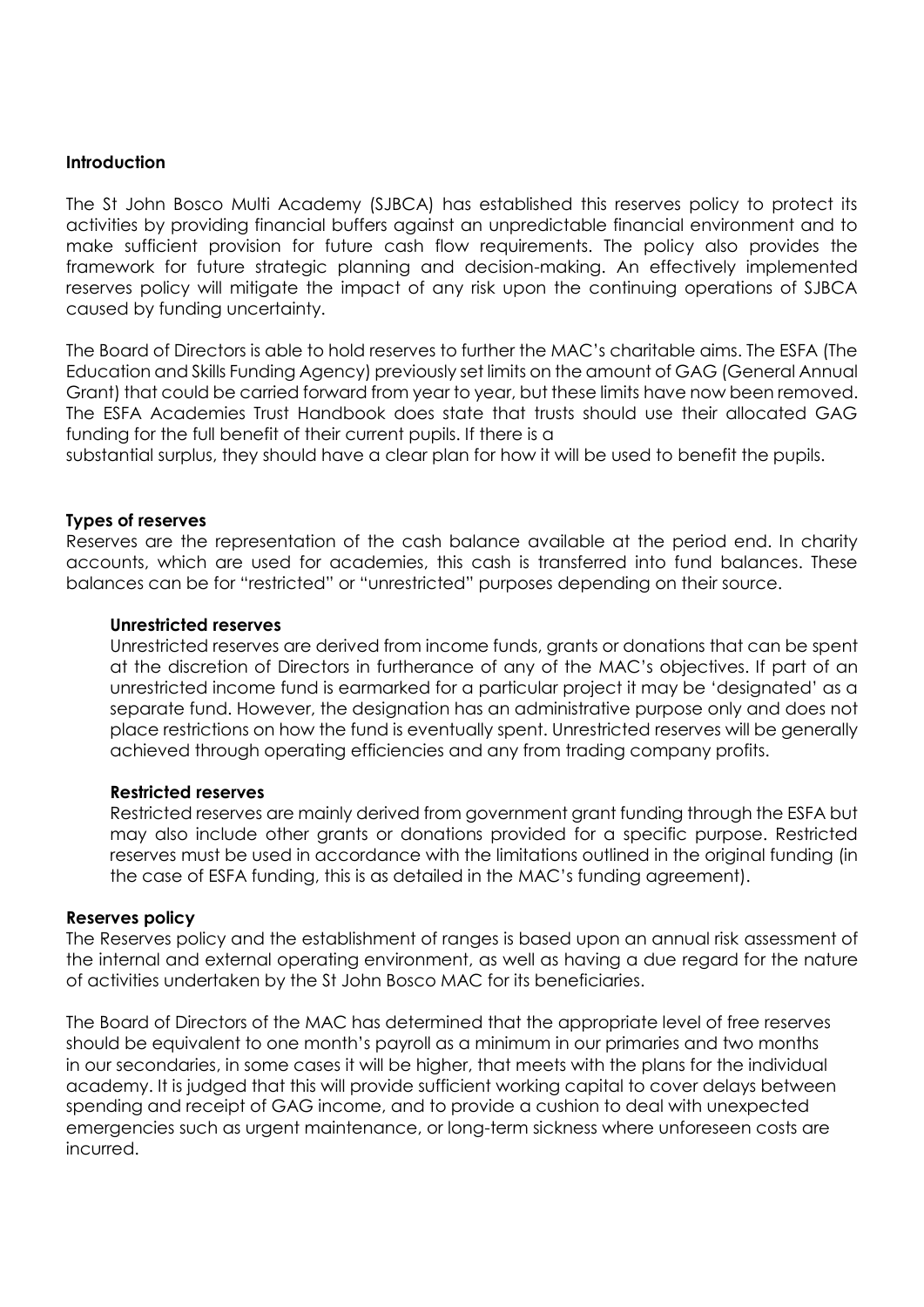# **Management of reserves**

Reserves held in excess of the target amount will be reviewed by the MAC Board on a regular basis and an appropriate range of options will be considered with advice from the Chief Operating Officer (COO); these might include releasing the funds into the revenue budget in furtherance of the MAC's objectives, assigning funds to appropriate designated reserves as may be determined by the Board, or investing the funds to generate further income to allow expansion of the MAC's work.

Directors are mindful of the Academy Trust Handbook requirement that GAG funding should be spent on current pupils, however, they are also aware of the significant volatility in the funding of education, and are responsible for the proper financial management of the Company

Individual Local Governing Bodies (LGB) within the MAC are required to set a budget each year based on the allocated GAG, and any other grants reasonably foreseen; they also have a duty to ensure wherever possible that their expenditure does not exceed the income. The LGB and the Board will receive termly financial management information to enable close financial management of individual Academy budgets and the overall MAC financial position.

The following principles underpin the MAC's approach to reserves management:

- the MAC will set a balanced in-year revenue budget every year
- The MAC's reserves balance should only decrease due to capital investment and/or other organisational needs which shall at all times be approved by the Finance, Audit and Risk Committee.
- All reserves are MAC reserves, however individual school reserves balances will be reported in order to facilitate administrative requirements and for the purposes of statutory accounting
- the MAC's general reserves balance may be comprised of restricted or unrestricted reserves.

Should an individual Academy in the MAC go into deficit (negative fund balance) at the end of the year, the LGB must at first seek permission from the Board and then will be required to enter into a recovery plan with the Board that repays the deficit over not more than 5 years.

If any LGB has significant reserves they should have a plan for their use on the Academy's pupils.

Reserves at the end of each year are generally held in support of:

- Contribution to capital projects planned or in development
- Financial commitments made but not yet invoiced/paid.
- Investment in future educational initiatives
- Cash-flow requirements
- Contingency against unforeseen events

## **MAC general reserves balance**

The MAC's general reserves balance will be maintained at a level equivalent to 1.5% of combined General Annual Grant, Nursery and Post 16 funding for all schools. This is the percentage that Directors regard as an appropriate level of reserves, given the current operating environment. It also takes into account that the MAC is only eligible for Condition Improvement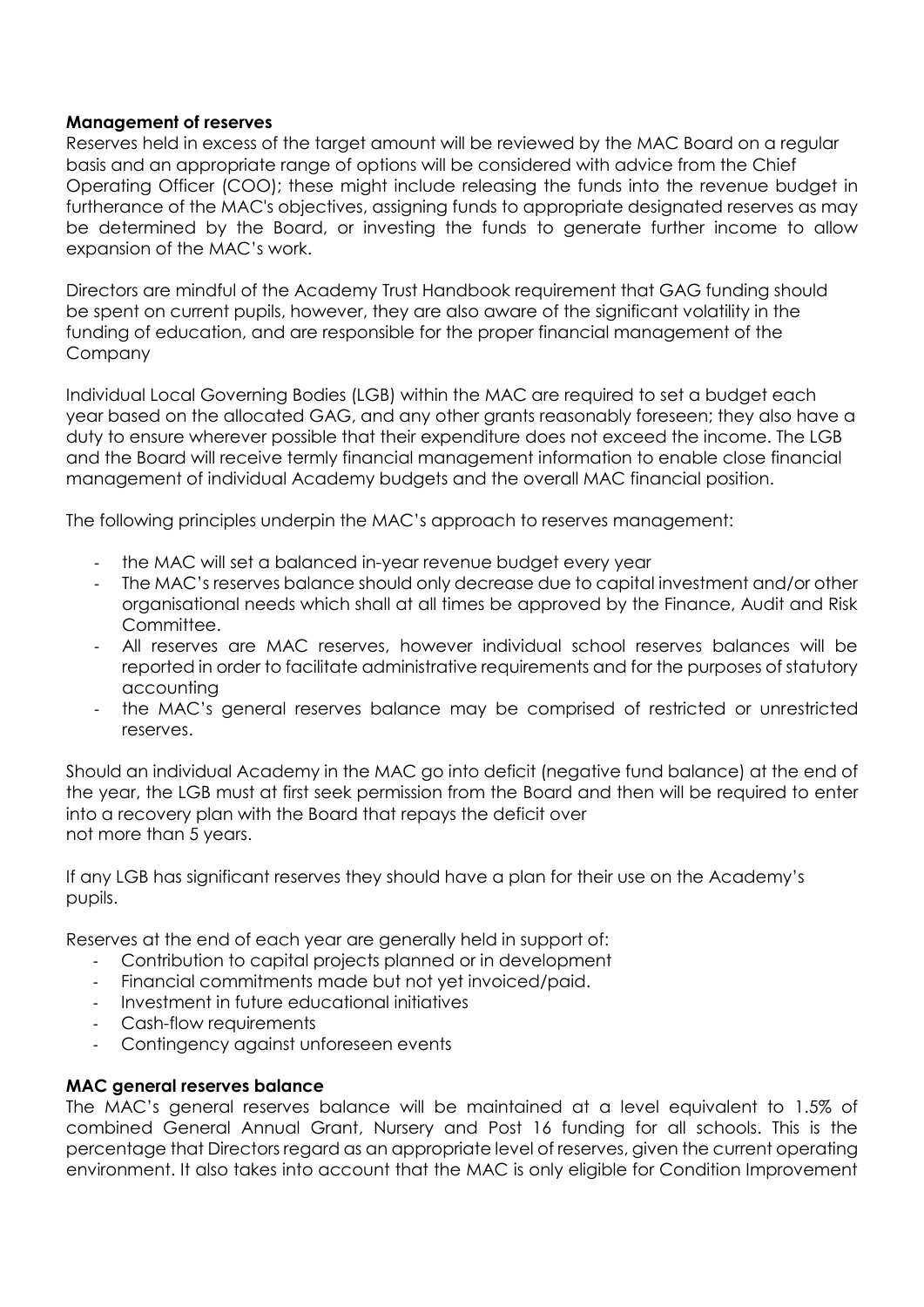Fund bids, therefore schools reserves will be required to support up to 30% of these bids to enable them to stand their best chance of success.

The combined amount that schools are required to contribute to reserves will vary each year, as this amount is defined by what is required to make the reserves balance up to the 1.5% of income target. If for example the target is £1m and the current reserves balance is £900,000, the combined schools' contribution will be £100,000. The combined schools' contribution will be set annually for the following year once March Management Accounts are completed and will be based on the forecasted current year - end reserves balance at that point, together with estimated combined GAG for the following year. This will be communicated at the Finance, Audit and Resources committee in May where the committee considers the March accounts and forecast end-of-year balances. Contributions will then be included in schools' budgets for the following year and communicated to LGBs and Principals.

# **School revenue balances**

It is considered prudent to maintain a level of useable reserves sufficient to cover unexpected and unplanned events so that the school's primary objective is preserved. An unexpected or unplanned event could be defined as (but not limited to) unavoidable expenditure necessarily incurred to ensure the safety of pupils and staff or to ensure a school can remain open and education not disrupted. It must reflect a need that could not reasonably be expected or anticipated by a school. For example, all schools should reasonably expect to have to maintain their premises or to have some staff absence. Maintaining an appropriate level of financial reserves is considered essential in protecting the school from financial risk generated by, for example;

- income reduction due to Government funding changes
- unexpected changes in student numbers
- cash flow issues due to delays in receipt of funding
- emergencies

## **Joiner schools**

A surplus balance brought forward into the MAC by a joining school shall be deployed as follows, in priority order:

- 1. to address urgent compliance and health and safety issues at the time of conversion, as well as other urgent requirements determined by due diligence, eg school improvement. Compliance and health & safety issues will be normally be determined by a condition survey commissioned by the MAC.
- 2. 90% of any remaining balance brought forward will be designated to the school to be spent at its discretion and 10% will be added to MAC general reserves for the first year only.

## **Expenditure against reserves balances**

Directors may temporarily decide to increase the reserves balance over the 1.5% of GAG target, for example to fund a specific school improvement initiative. Expenditure that subsequently draws on reserves must be approved in advance by the Finance, Audit and Risk Committee. In exceptional cases, for example where expenditure is necessary to comply with a statutory requirement, reserves may be spent without prior approval (but subject to purchasing authority limits within the Financial Scheme of Delegation and Financial Procedures but must be reported at the next Finance, Audit and Risk committee